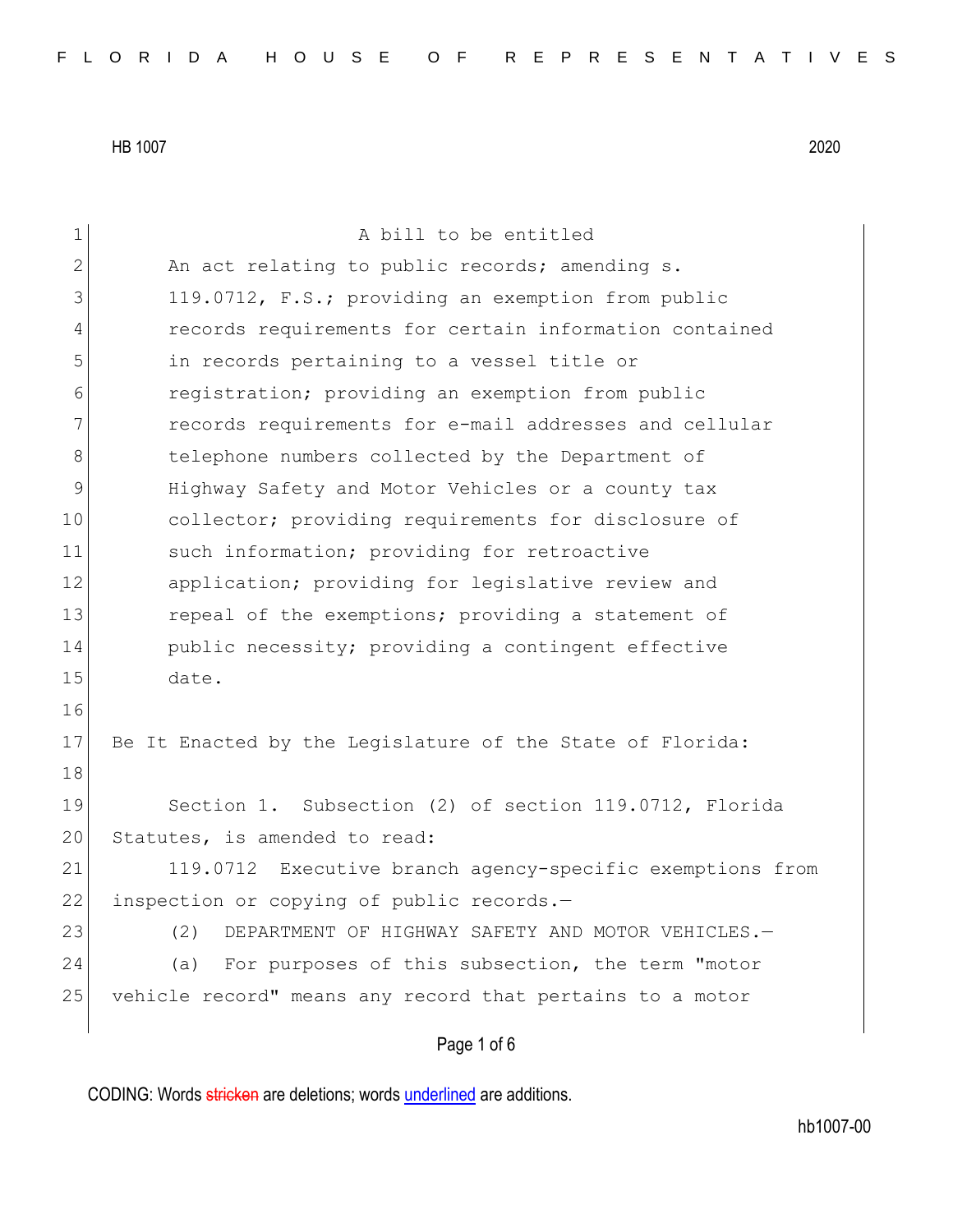26 vehicle operator's permit, motor vehicle title, motor vehicle 27 registration, or identification card issued by the Department of 28 Highway Safety and Motor Vehicles.

29 (b) Personal information, including highly restricted personal information as defined in 18 U.S.C. s. 2725, contained in a motor vehicle record is confidential pursuant to the federal Driver's Privacy Protection Act of 1994, 18 U.S.C. ss. 2721 et seq. Such information may be released only as authorized by that act; however, information received pursuant to that act may not be used for mass commercial solicitation of clients for 36 litigation against motor vehicle dealers.

37 (c)1. Personal information, including highly restricted 38 personal information as defined in 18 U.S.C. s. 2725, contained 39 in a record that pertains to a vessel title or vessel 40 registration is confidential and exempt from s. 119.07(1) and s. 41 24(a), Art. I of the State Constitution. Such information in a 42 vessel record may be released only in the same manner provided 43 for a motor vehicle record pursuant to the federal Driver's 44 Privacy Protection Act of 1994, 18 U.S.C. ss. 2721 et seq. This 45 exemption applies to vessel records held before, on, or after 46 the effective date of the exemption.

47 2. This paragraph is subject to the Open Government Sunset 48 Review Act in accordance with s. 119.15 and shall stand repealed 49 on October 2, 2025, unless reviewed and saved from repeal 50 through reenactment by the Legislature.

#### Page 2 of 6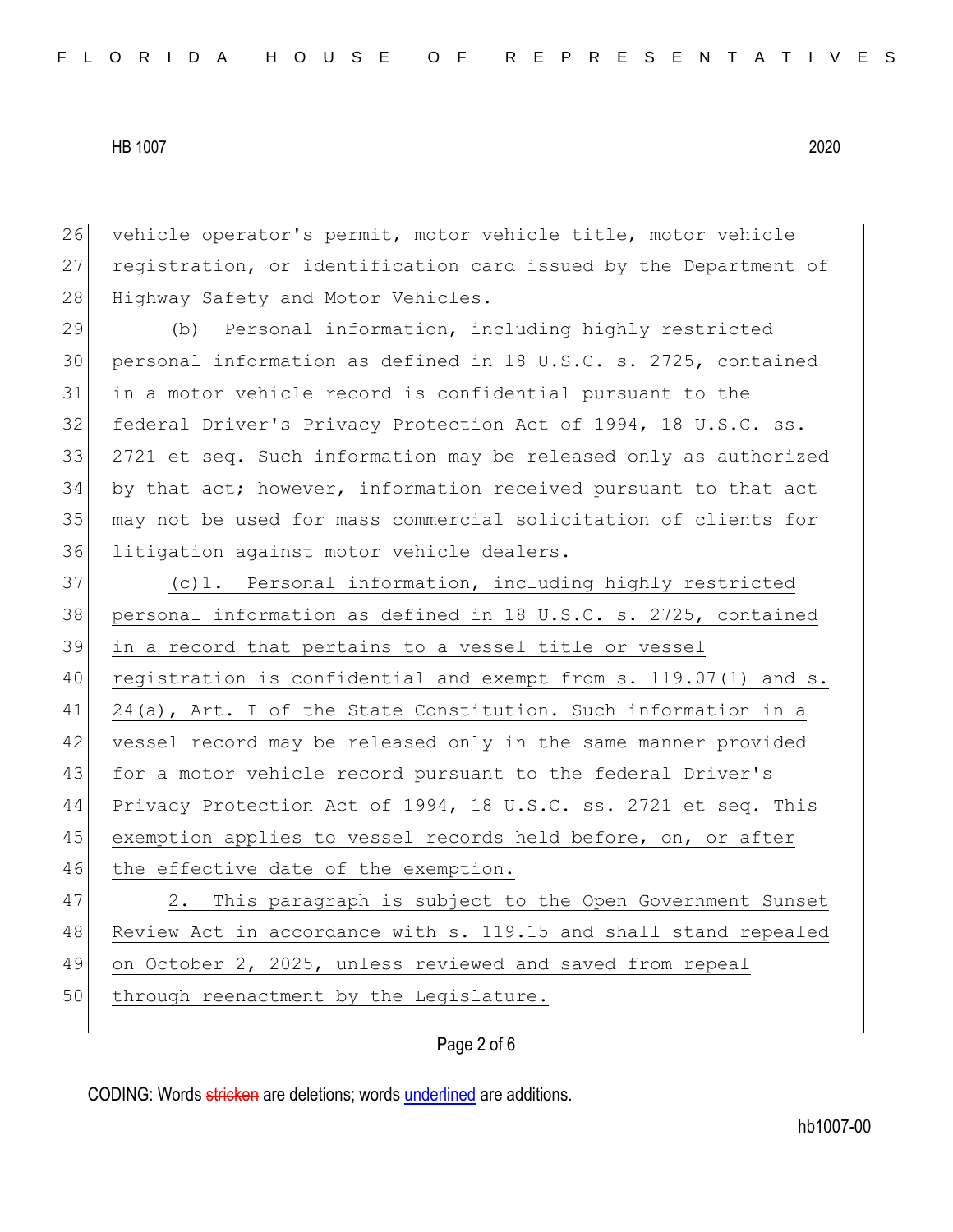51  $(d)$ 1. (d)  $(e)$  E-mail addresses and cellular telephone numbers 52 collected by the Department of Highway Safety and Motor Vehicles 53 or a county tax collector pursuant to chapter  $319$ , chapter  $320$ , 54 chapter 322, chapter 324, or chapter 328 <del>s. 319.40(3), s.</del>  $55$   $320.95(2)$ , or s.  $322.08(9)$  are confidential and exempt from s. 56 119.07(1) and s. 24(a), Art. I of the State Constitution. This 57 exemption applies to e-mail addresses and cellular telephone 58 numbers held before, on, or after the effective date of the 59 exemption retroactively. 60 2. The department shall disclose such e-mail addresses or 61 cellular telephone numbers to county tax collectors in order to 62 send electronic communications to such e-mail addresses or 63 cellular telephone numbers for the purpose of providing 64 information about the issuance of titles, registrations, 65 disabled parking permits, driver licenses, and identification 66 cards; renewal notices; or the tax collector's office locations, 67 hours of operation, contact information, driving skills testing 68 locations, appointment scheduling information, or website 69 information. 70 3. This paragraph is subject to the Open Government Sunset 71 Review Act in accordance with s. 119.15 and shall stand repealed 72 on October 2, 2025 2020, unless reviewed and saved from repeal 73 through reenactment by the Legislature.  $74$  (e) $\left(\frac{d}{d}\right)1$ . Emergency contact information contained in a

### Page 3 of 6

CODING: Words stricken are deletions; words underlined are additions.

75 motor vehicle record is confidential and exempt from s.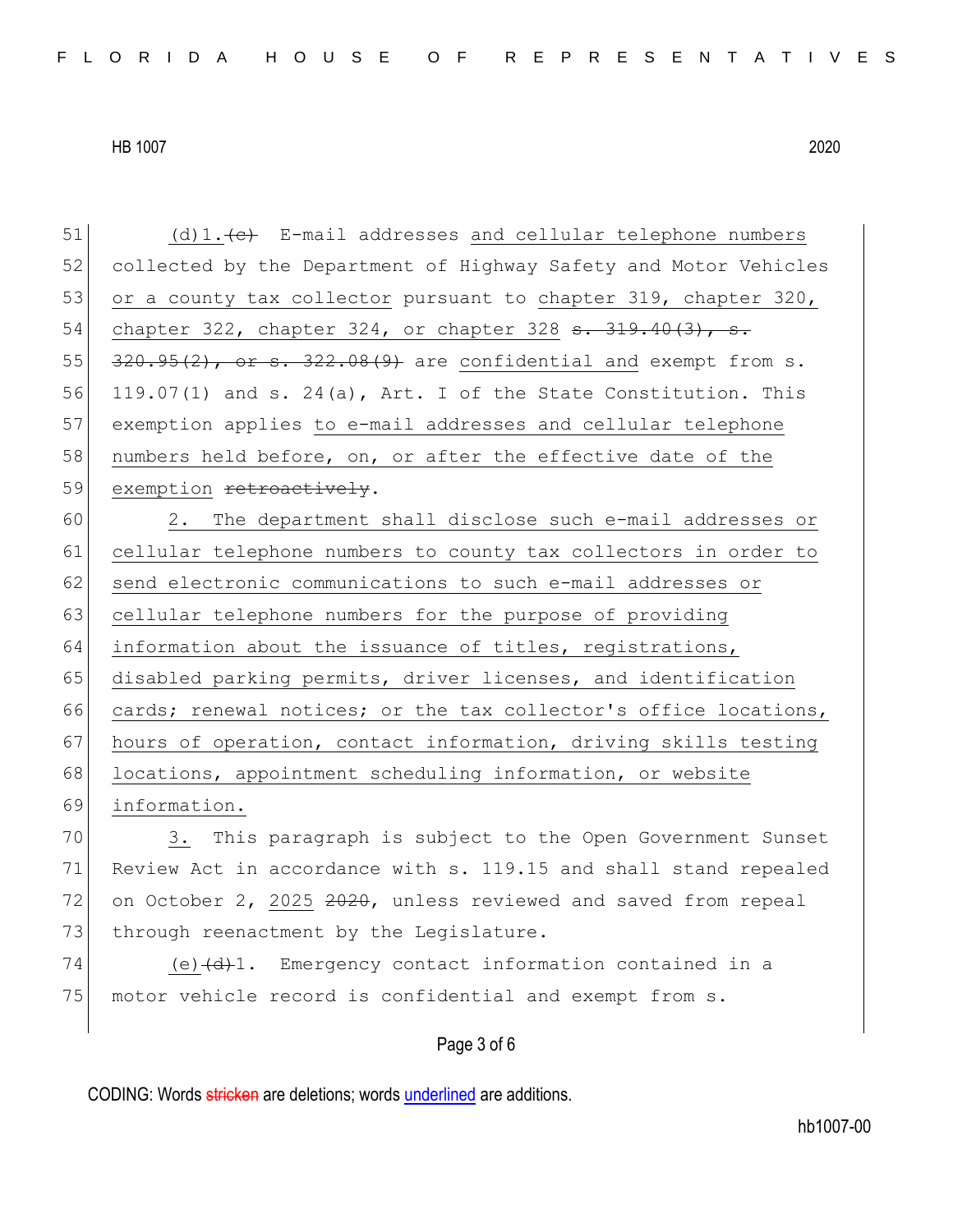| 76  | 119.07(1) and s. 24(a), Art. I of the State Constitution.        |
|-----|------------------------------------------------------------------|
| 77  | 2. Without the express consent of the person to whom such        |
| 78  | emergency contact information applies, the emergency contact     |
| 79  | information contained in a motor vehicle record may be released  |
| 80  | only to law enforcement agencies for purposes of contacting      |
| 81  | those listed in the event of an emergency.                       |
| 82  | Section 2. (1) The Legislature finds that it is a public         |
| 83  | necessity that personal information, including highly restricted |
| 84  | personal information, contained in any record that pertains to a |
| 85  | vessel title or vessel registration issued by the Department of  |
| 86  | Highway Safety and Motor Vehicles be made confidential and       |
| 87  | exempt from s. $119.07(1)$ , Florida Statutes, and s. $24(a)$ ,  |
| 88  | Article I of the State Constitution. Motorist personal           |
| 89  | information, when held by the Department of Highway Safety and   |
| 90  | Motor Vehicles in motor vehicle records, is confidential         |
| 91  | pursuant to the federal Driver's Privacy Protection Act of 1994, |
| 92  | 18 U.S.C. ss. 2721 et seq., and s. 119.0712(2), Florida          |
| 93  | Statutes. These restrictions on the disclosure of motorist       |
| 94  | personal information do not apply to vessel titles or vessel     |
| 95  | registrations. Because the personal information contained in     |
| 96  | vessel records comprises much of the same information contained  |
| 97  | in motor vehicle records, when personal information contained in |
| 98  | vessel records is made available to the public, the protections  |
| 99  | afforded by the federal Driver's Privacy Protection Act of 1994, |
| 100 | 18 U.S.C. ss. 2721 et seq., are significantly undermined,        |
|     |                                                                  |

# Page 4 of 6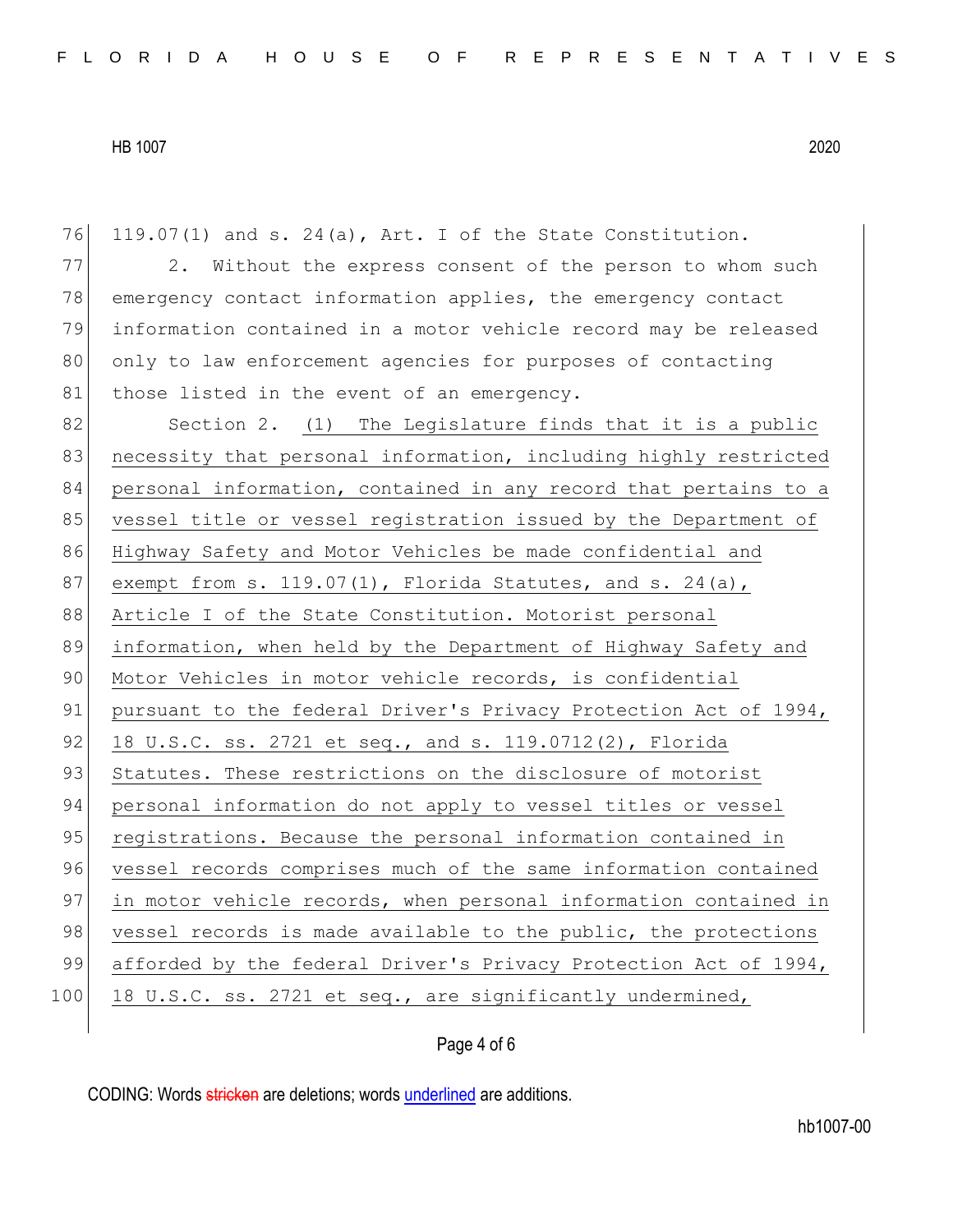101 eroding the privacy and safety of motorists. Therefore, the 102 Legislature finds that it is a public necessity that personal 103 information contained in such vessel records be made 104 confidential and exempt from public records requirements. The 105 Legislature further finds that this public records exemption 106 must be given retroactive application because it is remedial in 107 nature. 108 (2) The Legislature finds that it is a public necessity 109 that e-mail addresses and cellular telephone numbers collected 110 by the Department of Highway Safety and Motor Vehicles and 111 county tax collectors pursuant to chapter 319, chapter 320, 112 chapter 322, chapter 324, or chapter 328, Florida Statutes, be 113 made confidential and exempt from s. 119.07(1), Florida 114 Statutes, and s. 24(a), Article I of the State Constitution. In 115 order to communicate more effectively with motorists through 116 enhancements in information technology, including efforts of the 117 Motorist Modernization project, Specific Appropriation 2644 of 118 the 2016-2017 General Appropriations Act, the Department of 119 Highway Safety and Motor Vehicles seeks to increase 120 communications with motorists through e-mail and text messaging. 121 If the e-mail addresses or cellular telephone numbers of 122 motorists are made available to the public, the impact on 123 motorist privacy and risk of unsolicited commercial solicitation 124 by e-mail or text message would have an undesirable chilling 125 effect on motorists' voluntary use of electronic portals to

# Page 5 of 6